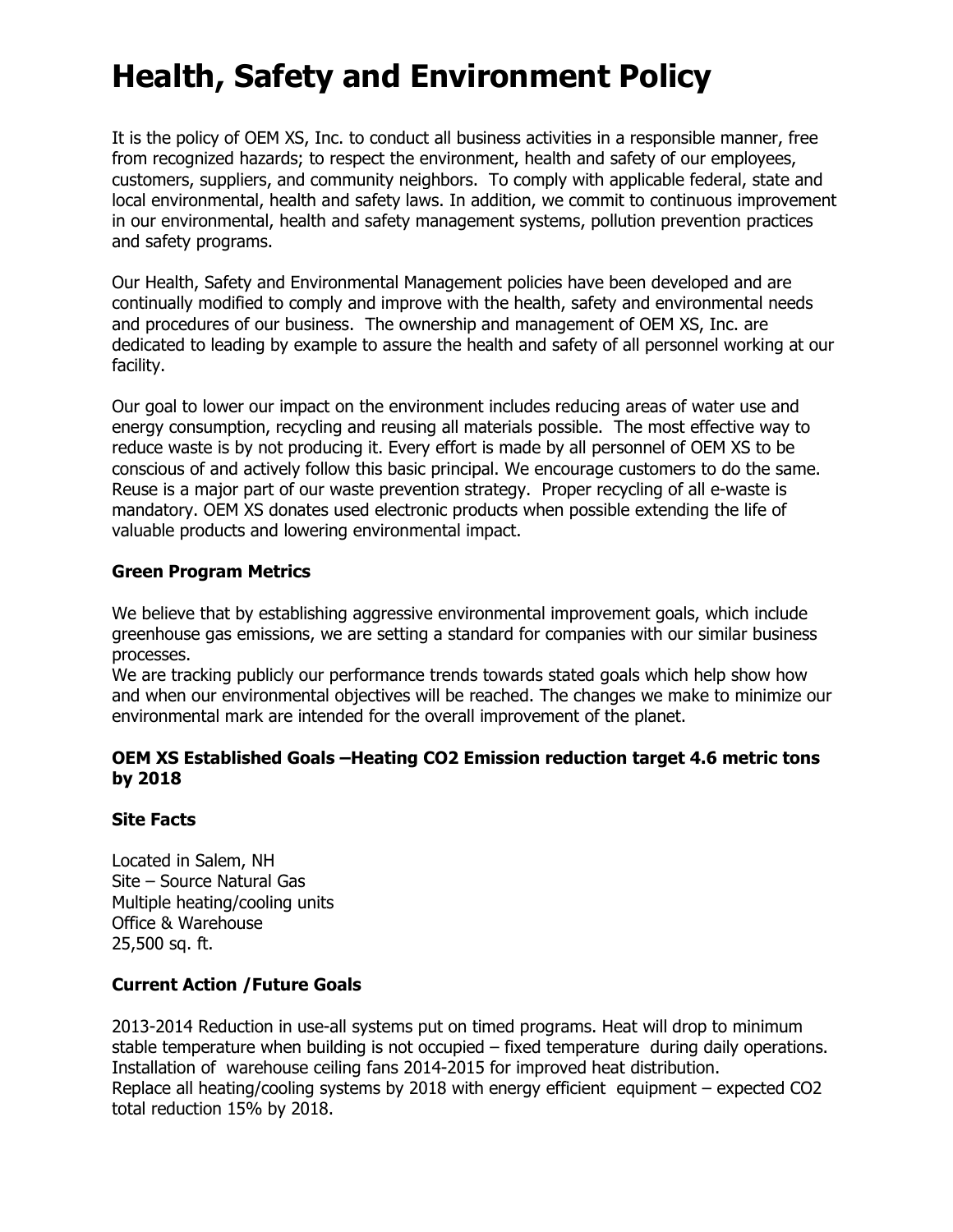### OEM XS Established Goals- Ground Water

# Site Facts

Municipal water & sewer no recycle or reuse possible. Current annual usage of 1740 cubic feet. Proposed reduction – 1% annually until 2015 to meet expected reduction of a maximum 4% Actions in place – installation of electronic meter reading , controls by Town of Salem on all commercial buildings to be completed by 2015. Limit employee water use/consumption. Replace existing plumbing where possible.

# OEM XS Established Goals – Waste Reduction 6 Metric Tons by 2018

#### Internal Practices & Policies

Mandatory – 100% of all electronic waste is recycled by certified R2 companies. Donation of used electronic products when possible extending the life of valuable products and lowering environmental impact.

Do not produce any unnecessary waste – ever.

### Goals & Objectives External

2013 Require all customer returns be sent in the original packaging sent by OEM XS. Reducing corrugated/landfill waste by customers. Require that all non-functioning electronics are returned to OEM XS Insuring proper e-waste disposal.

### Greenhouse Reduction- 30% CO2e by 2018 Replacement Lighting Fixtures will cut 19.4 Metric Tons of CO2e

| <b>Measure Category</b> | <b>Existing/Proposed</b> | <b>AnnualHours of Operation/Reduction</b> |
|-------------------------|--------------------------|-------------------------------------------|
| Lighting System         | 400W METAL HALIDE        | 5,000                                     |
| Lighting Control        | 4L4' 54W T5HO/ELIG       | 2,500                                     |

# Green Program Metrics

| <b>Key Environmental</b><br><b>Sustainability Data (Baseline)</b> | 2011 | 2012   | 2013    | 2014    | 2015    | 2016    | 2017    | 2018    |
|-------------------------------------------------------------------|------|--------|---------|---------|---------|---------|---------|---------|
| Water <sup>1</sup>                                                |      |        |         |         |         |         |         |         |
| <b>Annual Consumption</b><br>- Cubic FT                           | 1740 | 1722.6 | 1705.37 | 1688.32 | 1671.44 | 1671.44 | 1671.44 | 1671.44 |
| <b>Actual Volume</b>                                              | 1740 | 1554   |         |         |         |         |         |         |
| <b>Reduction From</b><br>Baseline                                 |      | 17.4   | 34.63   | 51.68   | 68.5    | 68.5    | 68.5    | 68.5    |